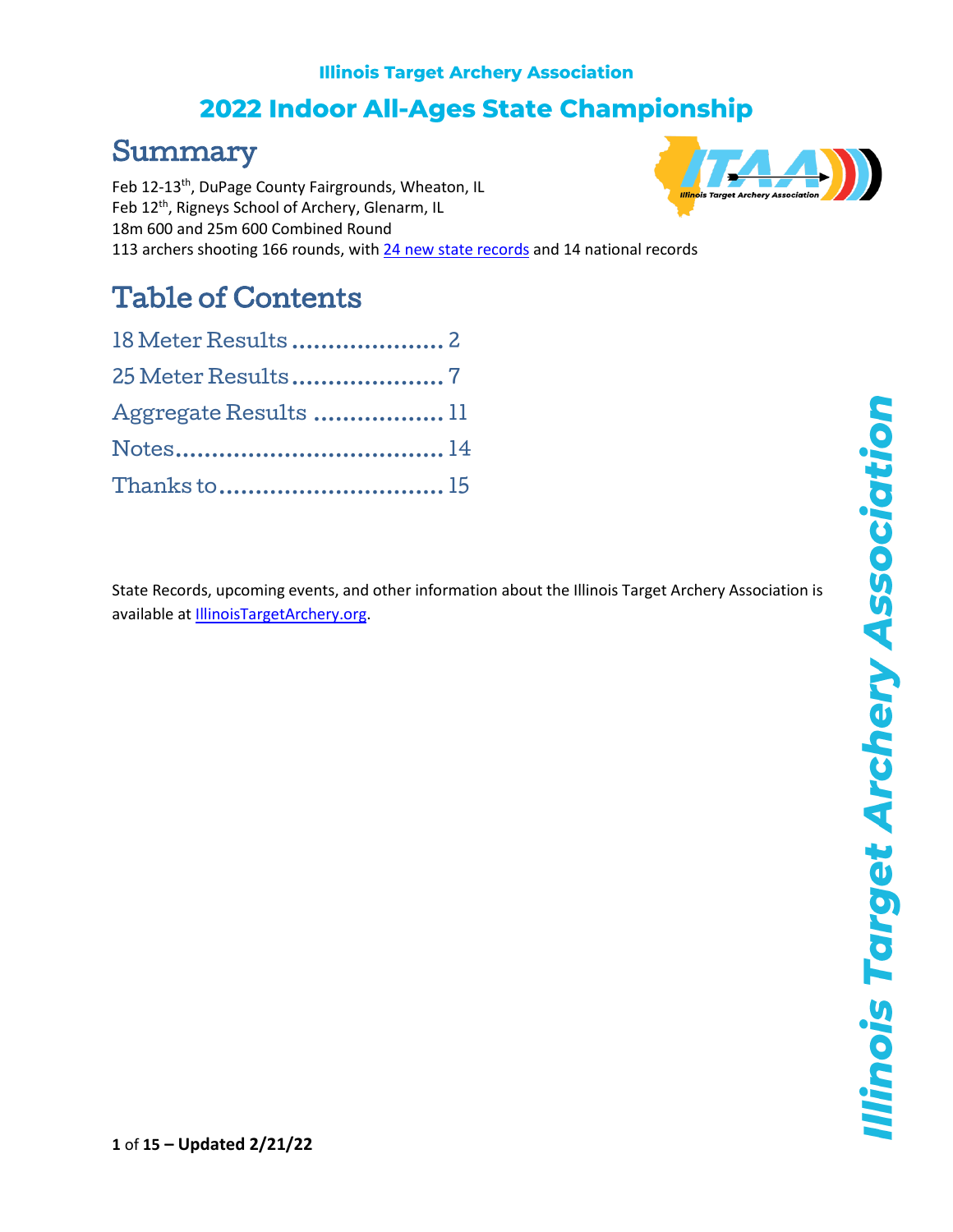# 2022 Indoor All-Ages State Championship

# <span id="page-1-0"></span>18 Meter Results



**Illinois Record** 

### Barebow Bowman Female 18m

|  | 91 | 194 | 2 <sup>nd</sup> Place |
|--|----|-----|-----------------------|

#### Barebow Cub Female 18m

| Milani Patel         132 117 249 1st Place |  |  |
|--------------------------------------------|--|--|
|                                            |  |  |
|                                            |  |  |

### Barebow Cadet Female 18m

| Autumn Bourseau 138 131 269 1st Place |  |  |
|---------------------------------------|--|--|
|                                       |  |  |

#### Barebow Cadet Male 18m

#### Barebow Junior Female 18m

#### Barebow Senior Female 18m

| Emily Wuenstel  207 185 392 2 <sup>nd</sup> Place |  |     |  |
|---------------------------------------------------|--|-----|--|
| Virginia Smith143 153 296 3rd Place               |  |     |  |
|                                                   |  | 144 |  |

#### Barebow Senior Male 18m

| Michael Davenport 249   | 249 | 498 |              | $1st$ Place |
|-------------------------|-----|-----|--------------|-------------|
|                         | 228 | 473 |              | $2nd$ Place |
| Wayne Thornsbury227     | 239 | 466 | 7-10s, 15-9s | 3rd Place   |
| Xander Sobecki233       | 233 | 466 | 7-10s, 12-9s |             |
| Alex de Vera 218        | 222 | 440 |              |             |
| Jonas Lumayag 219       | 212 | 431 |              |             |
| Kevin McDonough215      | 207 | 422 |              |             |
| Javier Perez Toril  194 | 196 | 390 |              |             |
| Daniel McCarthy123      | 133 | 256 |              |             |

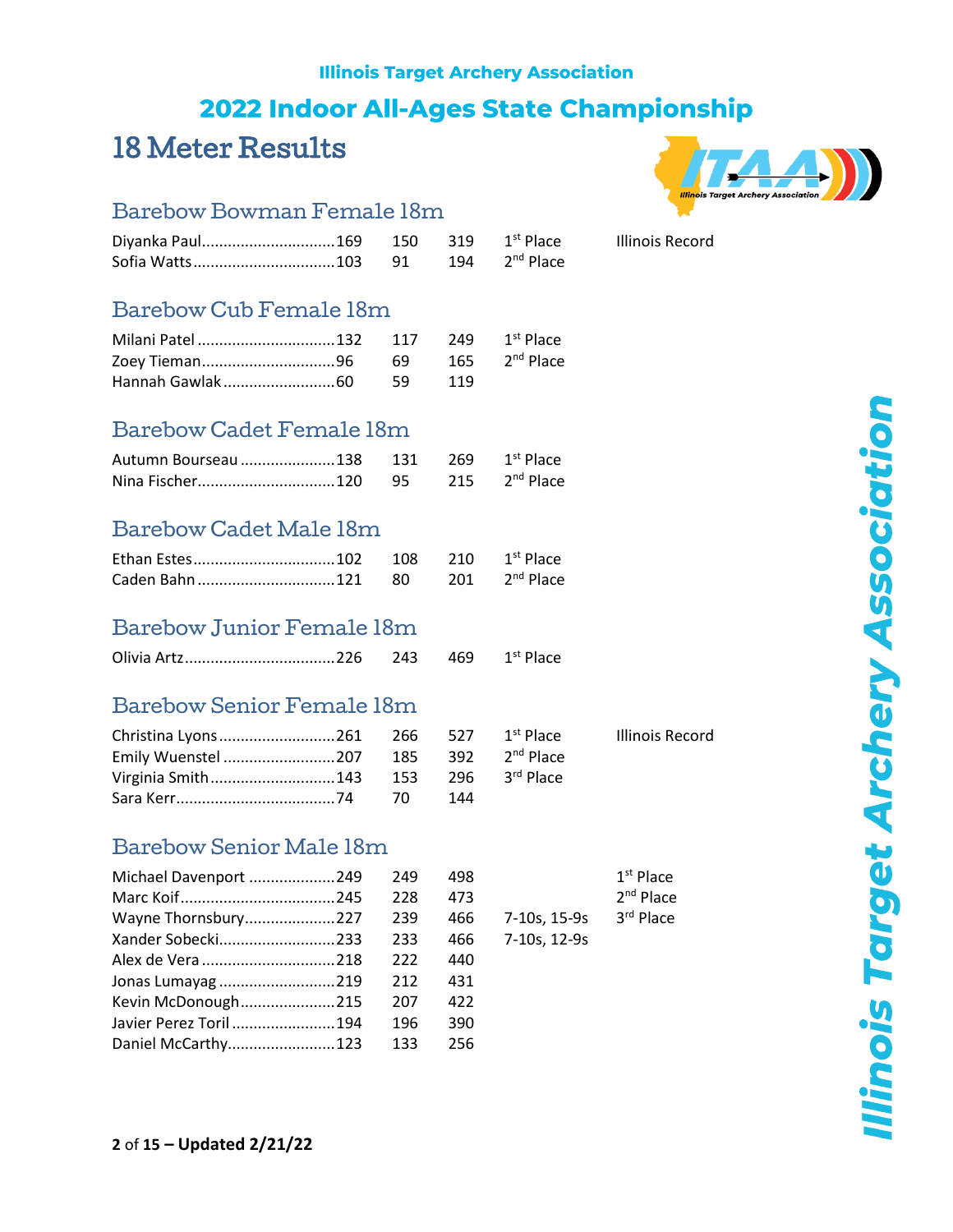#### Barebow Master Female 18m

Darlene Kossler..........................227 240 467 1



#### Barebow Master Male 18m

#### Barebow Master 60+ Male 18m

#### Barebow Master 70+ Male 18m

|--|--|--|--|

#### Olympic Recurve Cub Female 18m

| Veda Gummadi 245 252 497 1 <sup>st</sup> Place |  |  |
|------------------------------------------------|--|--|
|------------------------------------------------|--|--|

### Olympic Recurve Cub Male 18m

| Alper Yilmaz 171 214 385 2 <sup>nd</sup> Place |  |  |
|------------------------------------------------|--|--|
|                                                |  |  |

#### Olympic Recurve Cadet Female 18m

| Sophia Nasby185 210 395 |  |  |
|-------------------------|--|--|
|                         |  |  |

### Olympic Recurve Cadet Male 18m

**Ilinois Target Archery Association**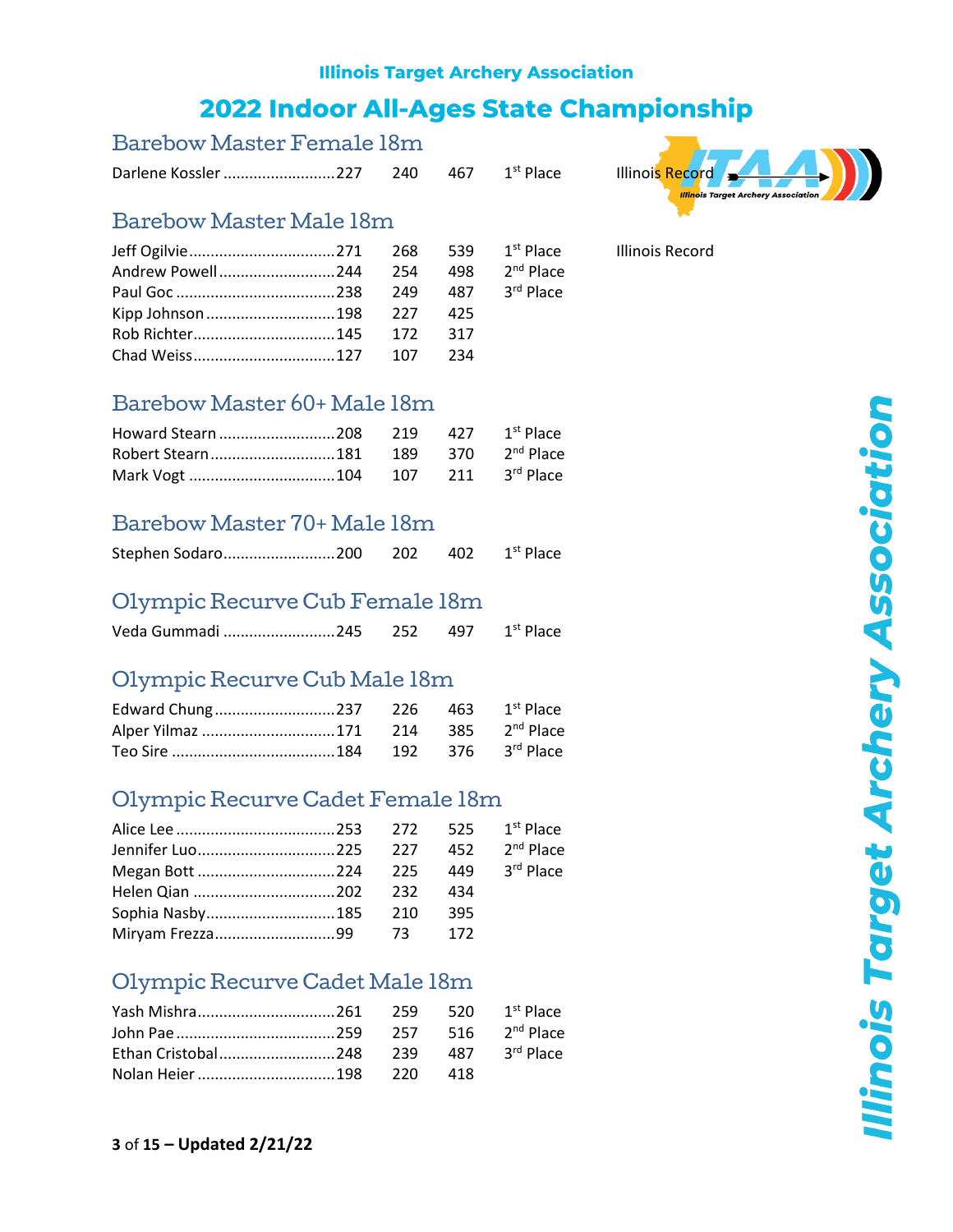# **2022 Indoor All-Ages State Championship**

#### Olympic Recurve Senior Female 18m

| Heather Hodge254 243 497 2 <sup>nd</sup> Place |  |  |
|------------------------------------------------|--|--|
| Kylie Fischbach235 225 460 3rd Place           |  |  |



### Olympic Recurve Senior Male 18m

| Andrew Querol287 275       |     |       | 562 1st Place             |
|----------------------------|-----|-------|---------------------------|
| Jack Leshem 278            | 264 |       | 542 2 <sup>nd</sup> Place |
| James McDonough270 265     |     |       | 535 3rd Place             |
| Christopher Gutsell265 269 |     | - 534 |                           |
| Dennis Timpanaro261 255    |     | - 516 |                           |
|                            |     | 451   |                           |

#### Olympic Recurve Master Male 18m

| Stephen Dattilo 259 265 524 1 <sup>st</sup> Place  |  |  |
|----------------------------------------------------|--|--|
| Jeremy Delamater 206 237 443 2 <sup>nd</sup> Place |  |  |

#### Olympic Recurve Master 60+ Female 18m

| Donna Koenig233 231 464 2 <sup>nd</sup> Place |  |               |
|-----------------------------------------------|--|---------------|
| Mary Farrow Walker182 167                     |  | 349 3rd Place |

### Olympic Recurve Master 60+ Male 18m

### Olympic Recurve Master 70+ Male 18m

#### Compound Cub Female 18m

| Mercedes Manuel96 | 111 207 | 1 <sup>st</sup> Place    |
|-------------------|---------|--------------------------|
| Allison Brown 43  | 50      | 93 2 <sup>nd</sup> Place |

#### Compound Cub Male 18m

| Maverick Lewis250                                         | 257 507 | 1 <sup>st</sup> Place |
|-----------------------------------------------------------|---------|-----------------------|
|                                                           |         |                       |
| Benjamin Manuel130 115 245 2 <sup>nd</sup> Place Illinois |         |                       |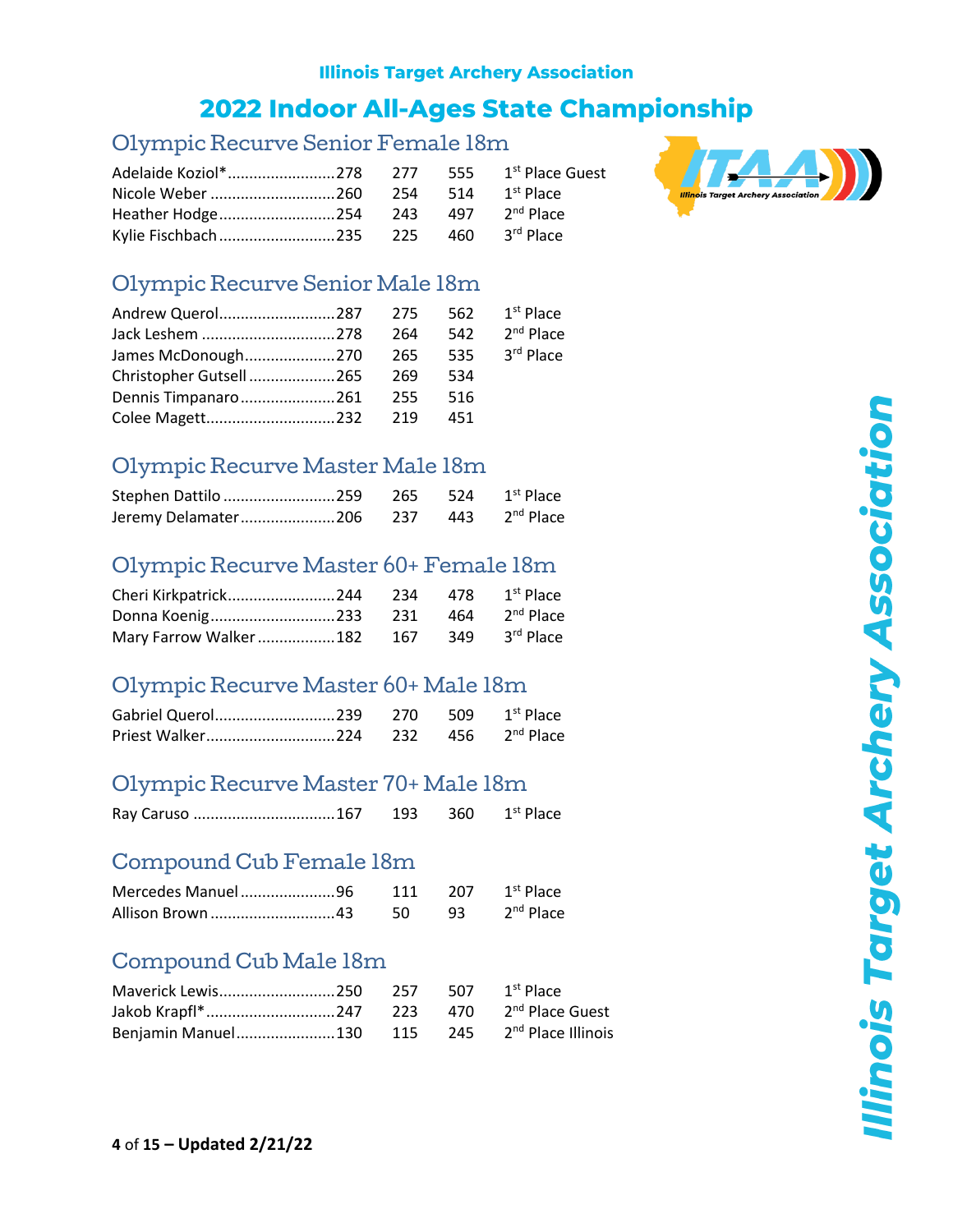### **2022 Indoor All-Ages State Championship**

#### Compound Cadet Female 18m

2<sup>nd</sup> Place Guest 2<sup>nd</sup> Place Illinois 3rd Place Illiniois



#### Compound Cadet Male 18m

| Nazhruddin Macalandong 292 287 579 2 <sup>nd</sup> Place |  |  |
|----------------------------------------------------------|--|--|
|                                                          |  |  |
|                                                          |  |  |

#### Compound Junior Female 18m

| Courtney Langley 282 284 566 3rd Place |  |  |  |
|----------------------------------------|--|--|--|

#### Compound Junior Male 18m

| Timothy Kristofer  268 265 533 2 <sup>nd</sup> Place |  |  |
|------------------------------------------------------|--|--|

#### Compound Senior Female 18m

| Wendy Sipla 284 281 565 2 <sup>nd</sup> Place |  |  |
|-----------------------------------------------|--|--|
|                                               |  |  |
|                                               |  |  |

#### Compound Senior Male 18m

|                          | 286 | 582 | $1st$ Place   |
|--------------------------|-----|-----|---------------|
| Matthew Anderson 289     | 290 | 579 | $2nd$ Place   |
| Patrick Stoltman283      | 287 | 570 | 3rd Place     |
|                          | 286 | 565 | 25-10s, 35-9s |
| Tim Zimmerman283         | 282 | 565 | 25-10s, 35-9s |
|                          | 280 | 560 |               |
| Mike Killion 276         | 277 | 553 |               |
|                          | 273 | 544 |               |
|                          | 275 | 539 |               |
| Roman Ambriz260          | 266 | 526 |               |
| Anand Kumar Vedantham264 | 255 | 519 |               |
|                          | 237 | 503 |               |
| Adam Hansberger 239      | 247 | 486 |               |

**Ilinois Target Archery Association**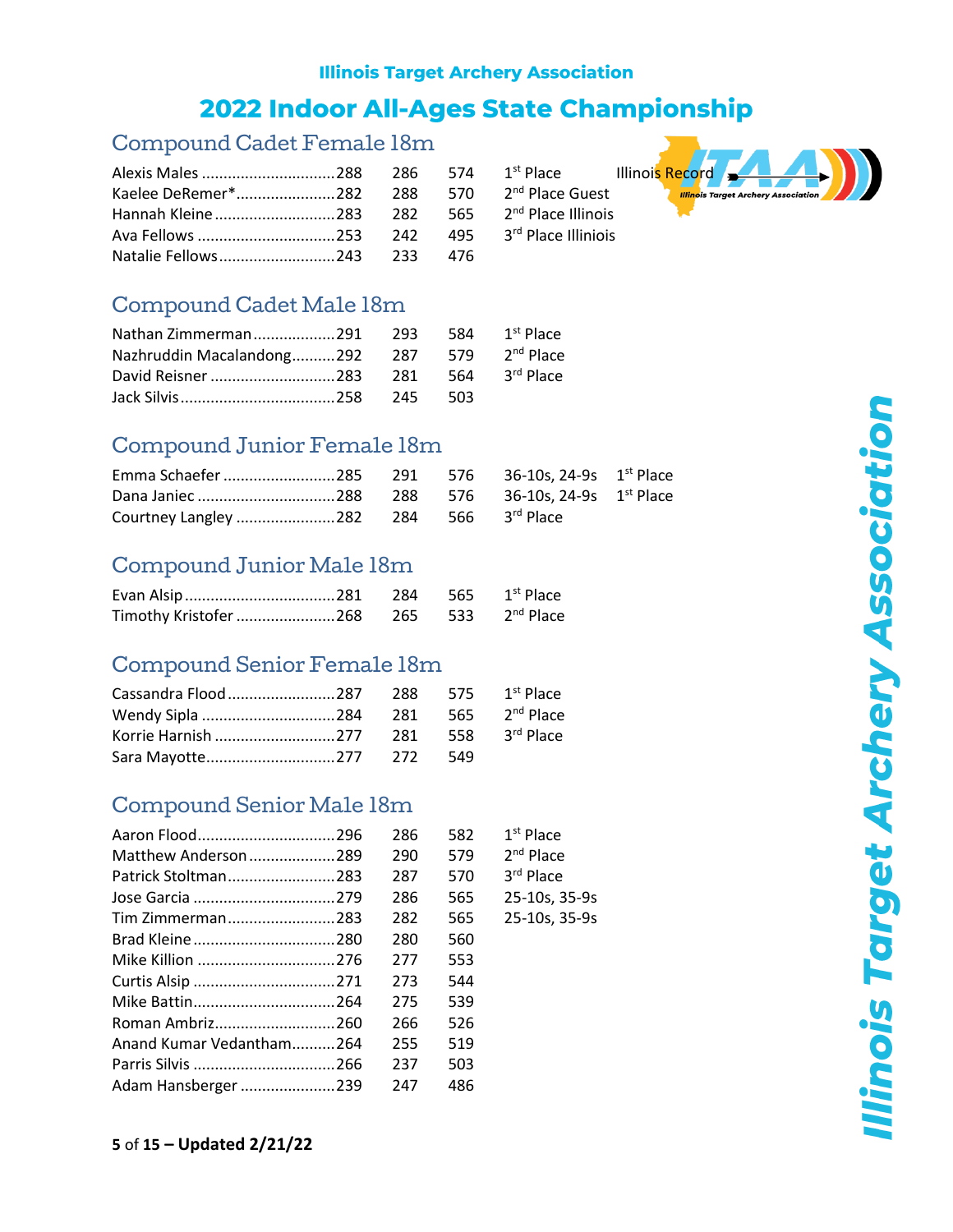| Compound Master Female 18m |
|----------------------------|
|----------------------------|

Roberta Kristofer...........................277 274 551  $1<sup>st</sup>$  Place

#### Compound Master Male 18m

### Compound Master 60+ Female 18m

### Compound Master 60+ Male 18m

#### Compound Master 70+ Male 18m

|  |  |  | 254 | 522 | 1 <sup>st</sup> Place |
|--|--|--|-----|-----|-----------------------|
|--|--|--|-----|-----|-----------------------|

### Bowhunter (College) Cadet Female 18m

|                                                  |  |  | Illinois Record National Record |
|--------------------------------------------------|--|--|---------------------------------|
| Alexis Robbins 222 232 454 2 <sup>nd</sup> Place |  |  |                                 |

### Bowhunter (College) Cadet Male 18m

| Illinois Record National Record |  |  |  |  |  |  |
|---------------------------------|--|--|--|--|--|--|
|---------------------------------|--|--|--|--|--|--|

#### Modern Longbow Senior Male 18m

| Joshua Miller 227 | 224 | 451 | 1 <sup>st</sup> Place | Illinois Record |
|-------------------|-----|-----|-----------------------|-----------------|
|                   |     |     |                       |                 |

### V.I. (Para) Senior Male 18m

| John Hill |  |  |
|-----------|--|--|
|           |  |  |

1<sup>st</sup> Place Illinois Record National Record



**Ilinois Target Archery Association**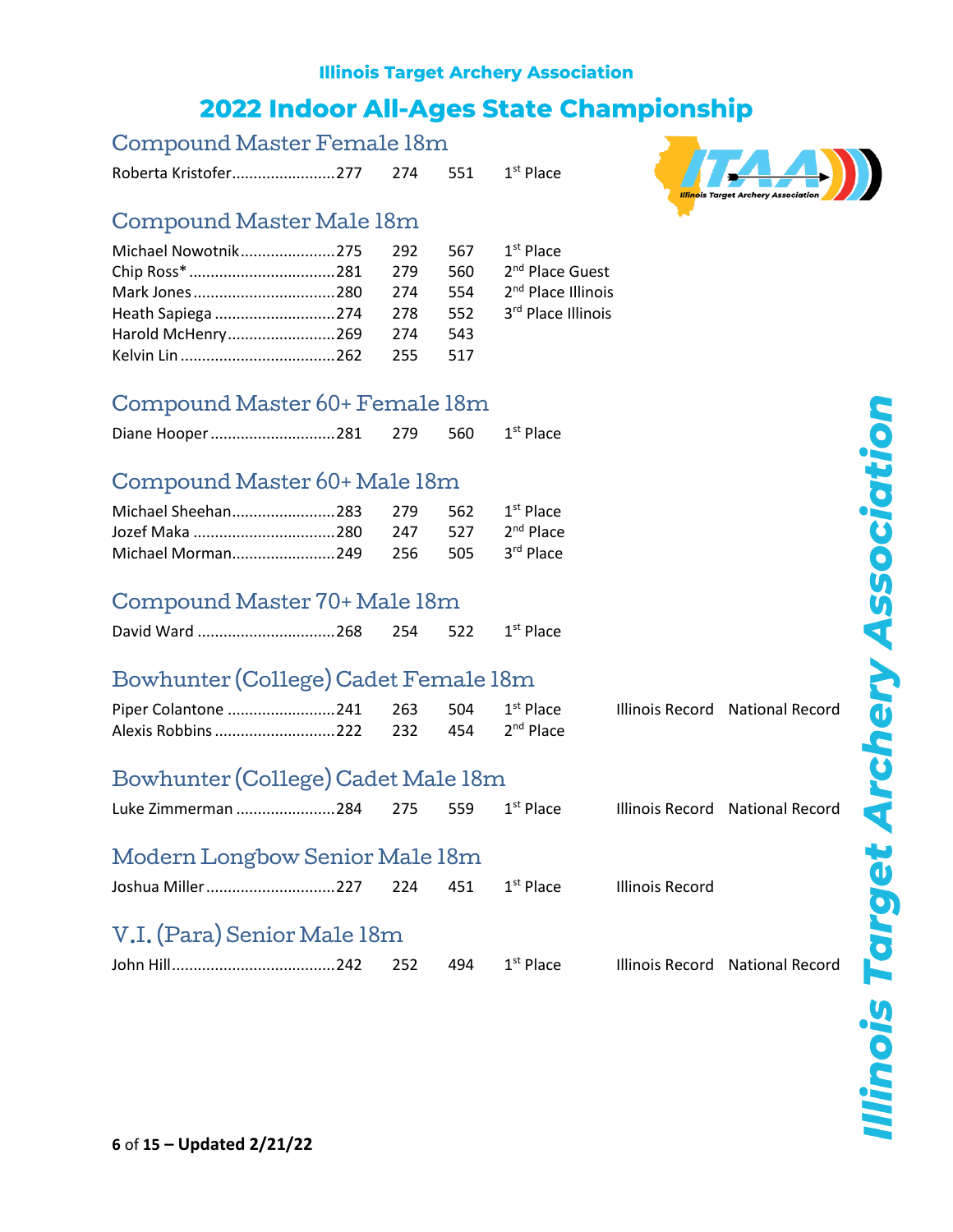## **2022 Indoor All-Ages State Championship**

# <span id="page-6-0"></span>25 Meter Results

#### Barebow Cub Male 25m



| Barebow Junior Female 25m |  |  |
|---------------------------|--|--|

|  | 232 | 455 1st Place |
|--|-----|---------------|
|  |     |               |

#### Barebow Senior Female 25m

| Christina Lyons262 244 506 1st Place              |  |  |
|---------------------------------------------------|--|--|
| Emily Wuenstel  200 160 360 2 <sup>nd</sup> Place |  |  |

#### Barebow Senior Male 25m

| Javier Perez Toril  238 218 456 1st Place        |  |  |
|--------------------------------------------------|--|--|
|                                                  |  |  |
| Jonas Lumayag  194 248 442 3 <sup>rd</sup> Place |  |  |
| Daniel McCarthy124 150 274                       |  |  |

#### Barebow Master Female 25m

| Darlene Kossler  216 192 408 1st Place |  |  |
|----------------------------------------|--|--|
|                                        |  |  |

#### Barebow Master Male 25m

| Kipp Johnson 223 248 471 1st Place |  |  |
|------------------------------------|--|--|
|                                    |  |  |
|                                    |  |  |

#### Barebow Master 60+ Male 25m

| Basil Rhymes 179 205 384 1st Place |  |  |
|------------------------------------|--|--|
|                                    |  |  |

#### Barebow Master 70+ Male 25m

| Stephen Sodaro216 205 421 1st Place |  |  |
|-------------------------------------|--|--|
|                                     |  |  |

#### Olympic Recurve Cub Female 25m

| Veda Gummadi 219<br>1st Place<br>245<br>464 |
|---------------------------------------------|
|---------------------------------------------|

#### Olympic Recurve Cub Male 25m

| Alper Yilmaz 204 | 191 | - 395 | 1st Place |
|------------------|-----|-------|-----------|
|                  |     |       |           |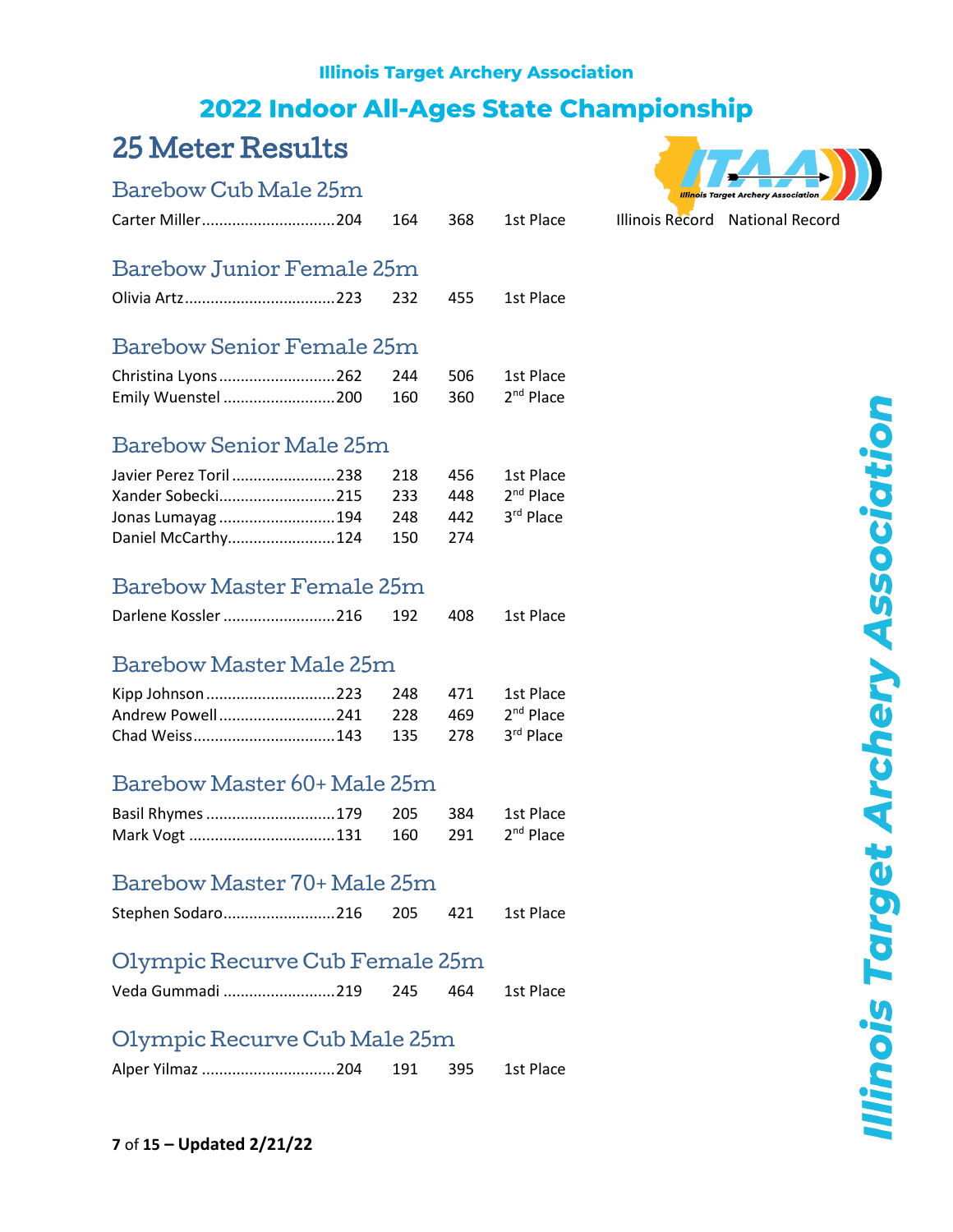### **2022 Indoor All-Ages State Championship**

#### Olympic Recurve Cadet Female 25m

Trinity Dunford...........................238 264 502 1st Place

#### Olympic Recurve Cadet Male 25m

### Olympic Recurve Senior Female 25m

| Heather Hodge246 257 503 1st Place |  |  |
|------------------------------------|--|--|
|                                    |  |  |

#### Olympic Recurve Senior Male 25m

| James McDonough277 280 557 1st Place |  |      |                           |
|--------------------------------------|--|------|---------------------------|
| Andrew Querol276 278                 |  |      | 554 2 <sup>nd</sup> Place |
|                                      |  |      |                           |
| Christopher Gutsell254 266           |  | -520 |                           |
| Dennis Timpanaro253 193              |  | 446  |                           |
|                                      |  | 445  |                           |

#### Olympic Recurve Master Male 25m

| Stephen Dattilo 267 | 268 535 | 1st Place |
|---------------------|---------|-----------|
|                     |         |           |

### Olympic Recurve Master 60+ Female 25m

| Cheri Kirkpatrick 221 207 428 2 <sup>nd</sup> Place |  |  |
|-----------------------------------------------------|--|--|
| Mary Farrow Walker209 195 404 3rd Place             |  |  |

#### Olympic Recurve Master 60+ Male 25m

| Gabriel Querol275 265 540 |  | 1st Place             |
|---------------------------|--|-----------------------|
| Priest Walker229 231 460  |  | 2 <sup>nd</sup> Place |

#### Olympic Recurve Master 70+ Male 25m

| Joseph Messick206 203 409 1st Place |  |  |  |
|-------------------------------------|--|--|--|
|                                     |  |  |  |

#### Compound Cadet Female 25m

| Hannah Kleine 281 | 279 | 560 | 1st Place |
|-------------------|-----|-----|-----------|
|                   |     |     |           |

#### Compound Cadet Male 25m

| Nathan Zimmerman288 290 578 1st Place                   |  |  | Illinois Record |
|---------------------------------------------------------|--|--|-----------------|
| Nazhruddin Macalandong288 287 575 2 <sup>nd</sup> Place |  |  |                 |



Illinois Record

Illinois Record National Record

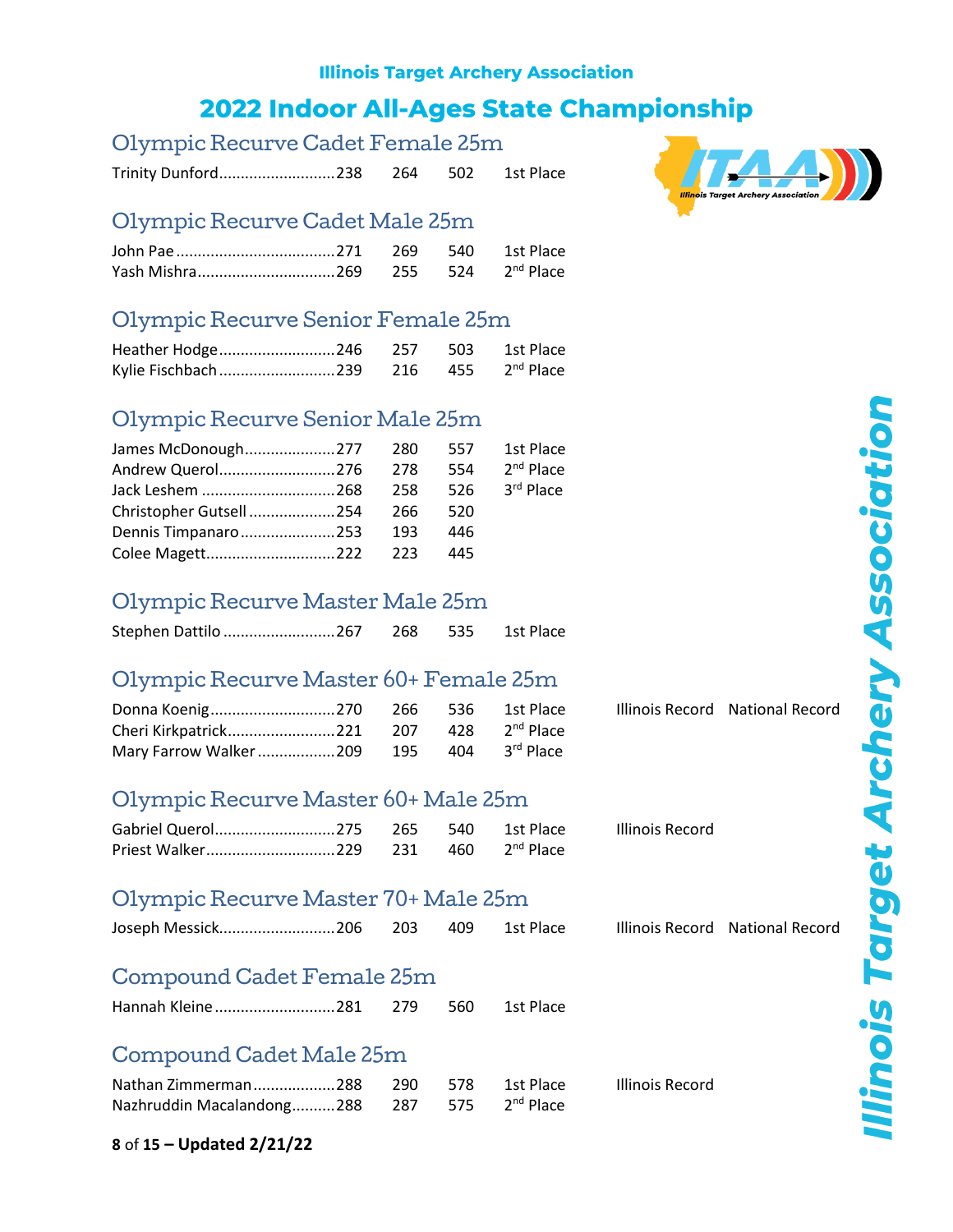| Compound Junior Female 25m                |            |            |                                    |                        |
|-------------------------------------------|------------|------------|------------------------------------|------------------------|
| Emma Schaefer 279<br>Monserrat Garcia 273 | 286<br>275 | 565<br>548 | 1st Place<br>2 <sup>nd</sup> Place |                        |
| Compound Junior Male 25m                  |            |            |                                    |                        |
| Timothy Kristofer 261                     | 268        | 529        | 1st Place                          |                        |
| Compound Senior Female 25m                |            |            |                                    |                        |
| Wendy Sipla 281                           | 278        | 559        | 1st Place                          |                        |
| Sara Mayotte272                           | 275        | 547        | 2 <sup>nd</sup> Place              |                        |
| Compound Senior Male 25m                  |            |            |                                    |                        |
| Matthew Anderson291                       | 287        | 578        | 1st Place                          |                        |
| Tim Zimmerman281                          | 281        | 562        | 2 <sup>nd</sup> Place              |                        |
|                                           | 280        | 561        | 3rd Place                          |                        |
| Mike Killion 281                          | 277        | 558        |                                    |                        |
|                                           | 275        | 549        |                                    |                        |
| Anand Kumar Vedantham255                  | 260        | 515        |                                    |                        |
| Compound Master Female 25m                |            |            |                                    |                        |
| Roberta Kristofer281                      | 278        | 559        | 1st Place                          | <b>Illinois Record</b> |
| Compound Master Male 25m                  |            |            |                                    |                        |
| Michael Nowotnik280                       | 276        | 556        | 1st Place                          |                        |
| Mark Jones 277                            | 278        | 555        | 2 <sup>nd</sup> Place              |                        |
| Harold McHenry276                         | 274        | 550        | 3rd Place                          |                        |
|                                           | 263        | 533        |                                    |                        |
| Compound Master 60+ Female 25m            |            |            |                                    |                        |
| Diane Hooper 280                          | 273        | 553        | 1st Place                          |                        |
| Compound Master 60+ Male 25m              |            |            |                                    |                        |
|                                           | 272        | 543        | 1st Place                          |                        |
| Michael Morman224                         | 251        | 475        | 2 <sup>nd</sup> Place              |                        |

### Bowhunter (College) Cadet Female 25m

| Piper Colantone 267 263 530 1st Place |  |  |  |
|---------------------------------------|--|--|--|
|---------------------------------------|--|--|--|

ce **Illinois Record National Record** 

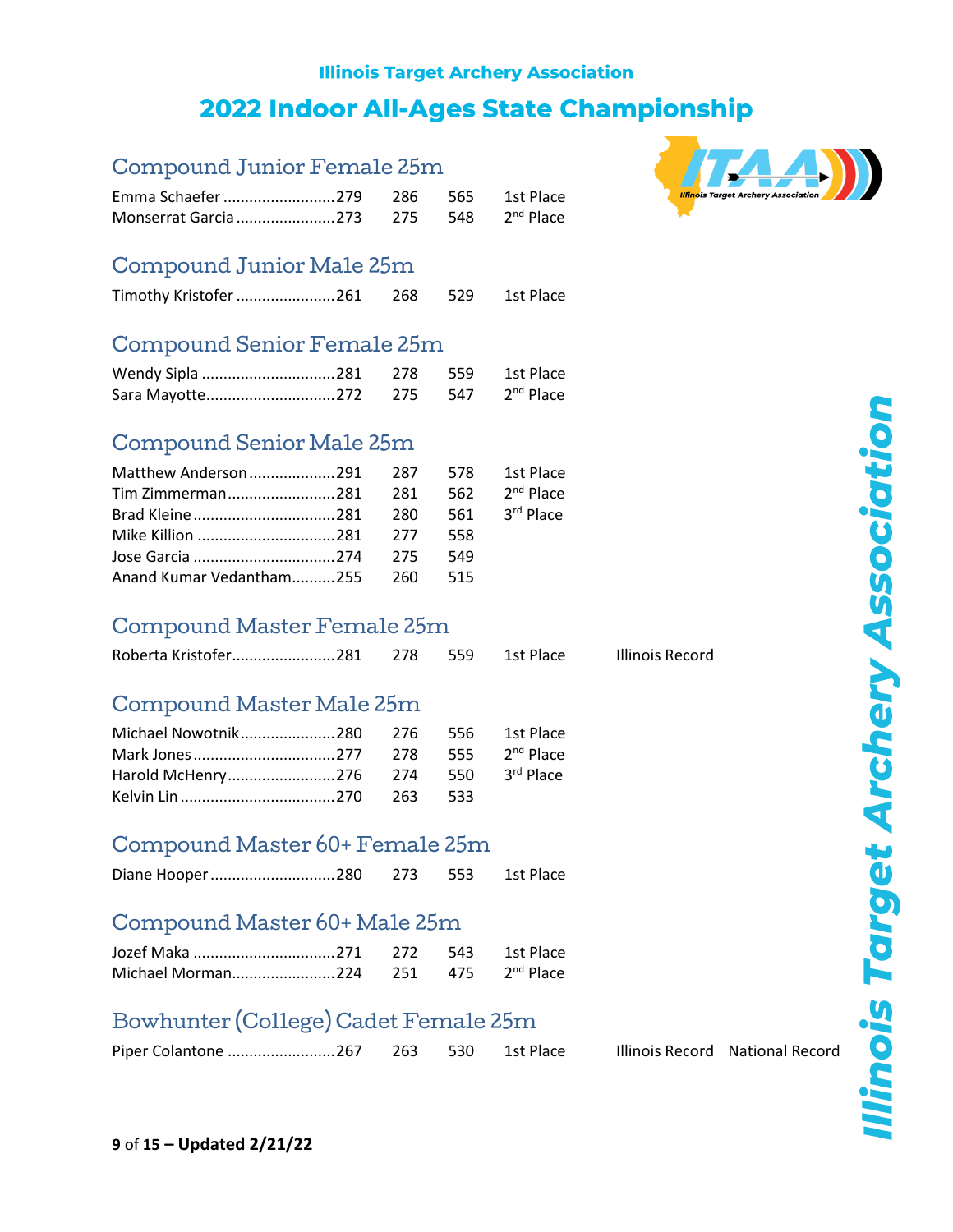2022 Indoor All-Ages State Championship

Bowhunter (College) Cadet Male 25m

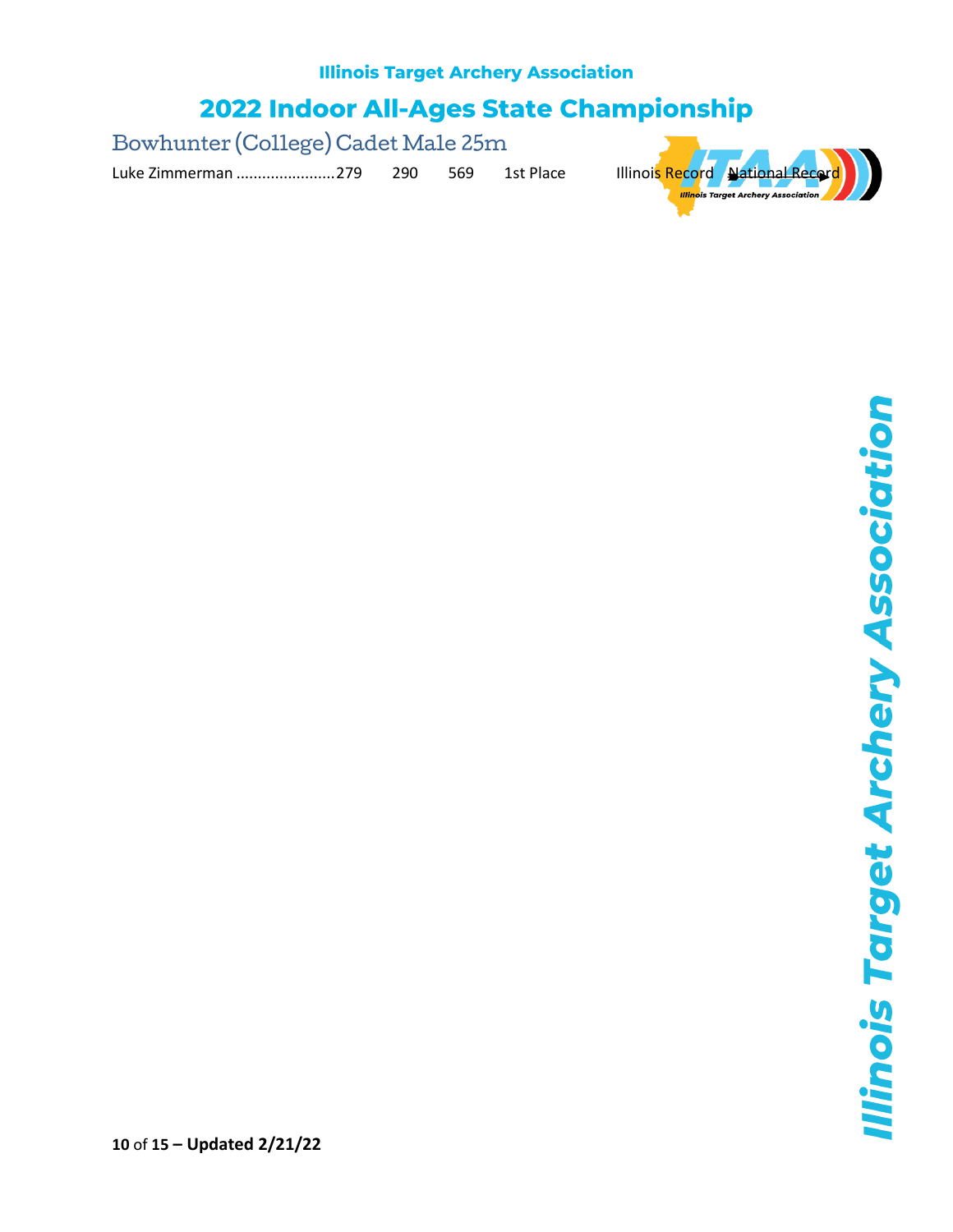# 2022 Indoor All-Ages State Championship

# <span id="page-10-0"></span>Aggregate Results

For our Aggregate Champion, we use the World Archery Indoor Combined Round, which comprises an 18 meter 600 round and a 25 meter 600 round.

#### Barebow Junior Female

|                                                                                        | 455                      | 924                      | $1st$ Place                                       |                                 |
|----------------------------------------------------------------------------------------|--------------------------|--------------------------|---------------------------------------------------|---------------------------------|
| <b>Barebow Senior Female</b>                                                           |                          |                          |                                                   |                                 |
| Christina Lyons527<br>Emily Wuenstel 392                                               | 506<br>360               | 1033<br>752              | $1st$ Place<br>2 <sup>nd</sup> Place              |                                 |
| <b>Barebow Senior Male</b>                                                             |                          |                          |                                                   |                                 |
| Xander Sobecki466<br>Jonas Lumayag 431<br>Javier Perez Toril 390<br>Daniel McCarthy256 | 448<br>442<br>456<br>274 | 914<br>873<br>846<br>530 | $1st$ Place<br>2 <sup>nd</sup> Place<br>3rd Place |                                 |
| <b>Barebow Master Female</b>                                                           |                          |                          |                                                   |                                 |
| Darlene Kossler 467                                                                    | 408                      | 875                      | $1st$ Place                                       | Illinois Record National Record |
| <b>Barebow Master Male</b>                                                             |                          |                          |                                                   |                                 |
| Andrew Powell498<br>Kipp Johnson 425<br>Chad Weiss234                                  | 469<br>471<br>278        | 967<br>896<br>512        | $1st$ Place<br>$2nd$ Place<br>3rd Place           |                                 |
| Barebow Master 60+ Male                                                                |                          |                          |                                                   |                                 |
|                                                                                        | 291                      | 502                      | $1st$ Place                                       |                                 |
| Barebow Master 70+ Male                                                                |                          |                          |                                                   |                                 |
| Stephen Sodaro402                                                                      | 421                      | 823                      | $1st$ Place                                       |                                 |
| Olympic Recurve Cub Female                                                             |                          |                          |                                                   |                                 |
| Veda Gummadi 497                                                                       | 464                      | 961                      | $1st$ Place                                       |                                 |
| Olympic Recurve Cub Male                                                               |                          |                          |                                                   |                                 |
| Alper Yilmaz 385                                                                       | 395                      | 780                      | $1st$ Place                                       |                                 |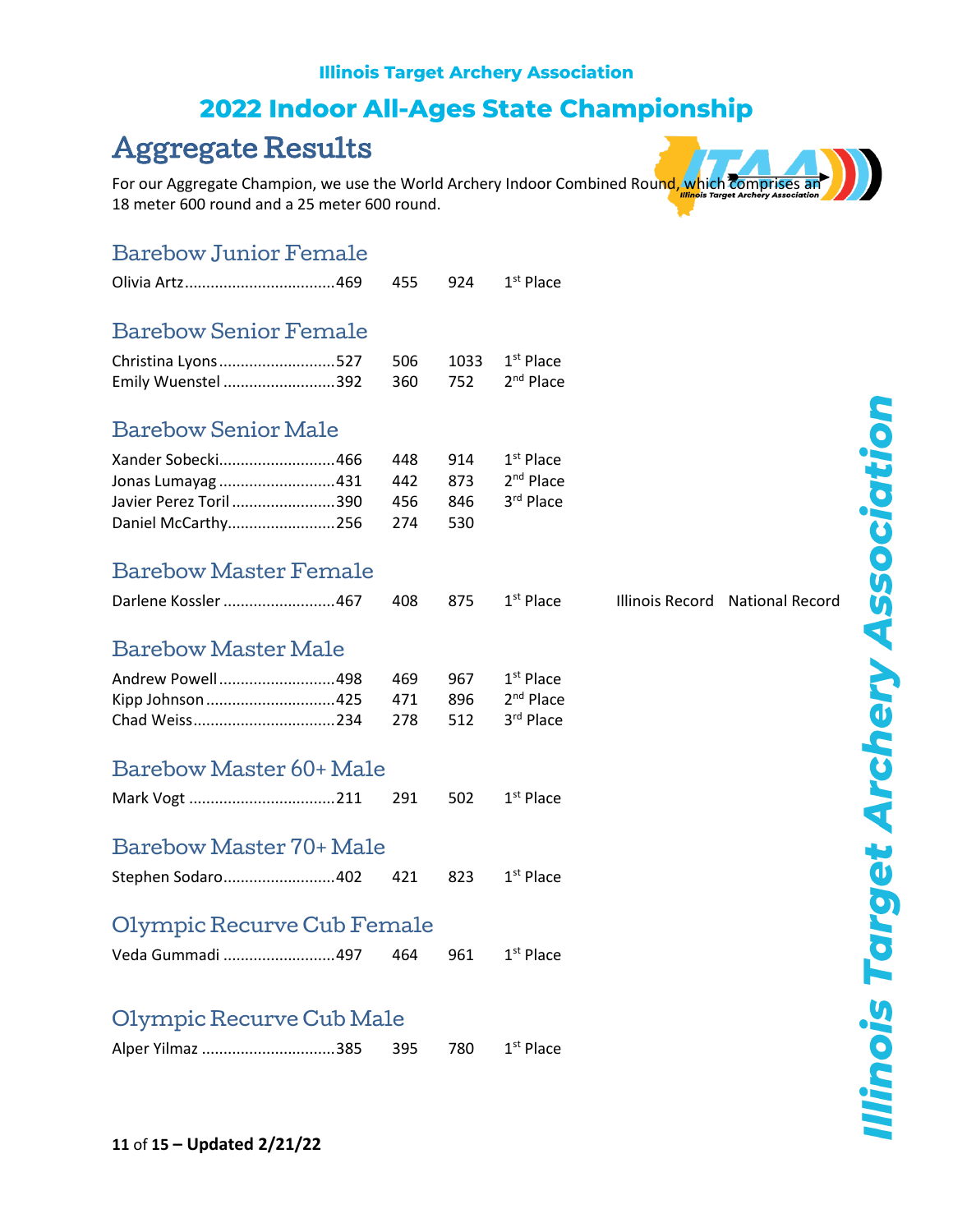### **2022 Indoor All-Ages State Championship**

#### Olympic Recurve Cadet Male

| Yash Mishra520 524 1044 2 <sup>nd</sup> Place |  |  |
|-----------------------------------------------|--|--|



#### Olympic Recurve Senior Female

| Kylie Fischbach460 455 915 2 <sup>nd</sup> Place |  |  |
|--------------------------------------------------|--|--|

#### Olympic Recurve Senior Male

| Andrew Querol562 554 1116 1st Place               |  |      |                              |
|---------------------------------------------------|--|------|------------------------------|
| James McDonough535 557 1092 2 <sup>nd</sup> Place |  |      |                              |
| Jack Leshem 542 526                               |  |      | $1068$ 3 <sup>rd</sup> Place |
| Christopher Gutsell534 520                        |  | 1054 |                              |
| Dennis Timpanaro516 446                           |  | 962  |                              |
|                                                   |  | -896 |                              |

#### Olympic Recurve Master Male

| Stephen Dattilo 524 535 1059 1st Place |  |  |  |
|----------------------------------------|--|--|--|
|----------------------------------------|--|--|--|

#### Olympic Recurve Master 60+ Female

|                                          |  |  | Illinois Record National Record |
|------------------------------------------|--|--|---------------------------------|
|                                          |  |  |                                 |
| Mary Farrow Walker 349 404 753 3rd Place |  |  |                                 |

#### Olympic Recurve Master 60+ Male

| Gabriel Querol509 540 1049 1 <sup>st</sup> Place |  |  | Illinois Record |
|--------------------------------------------------|--|--|-----------------|
|                                                  |  |  |                 |

#### Compound Cadet Female

| Hannah Kleine565 560 1125 1 <sup>st</sup> Place |  |  |
|-------------------------------------------------|--|--|
|                                                 |  |  |

#### Compound Cadet Male

| Nathan Zimmerman584 578 1162 1st Place                   |  |  |
|----------------------------------------------------------|--|--|
| Nazhruddin Macalandong579 575 1154 2 <sup>nd</sup> Place |  |  |

52 1st Place Illinois Record National Record

#### Compound Junior Female

| Emma Schaefer 576 | 565 | 1141 $1^{\text{st}}$ Place |
|-------------------|-----|----------------------------|
|                   |     |                            |

### Compound Junior Male

| Timothy Kristofer 533 529 1062 1 <sup>st</sup> Place |  |  |
|------------------------------------------------------|--|--|
|                                                      |  |  |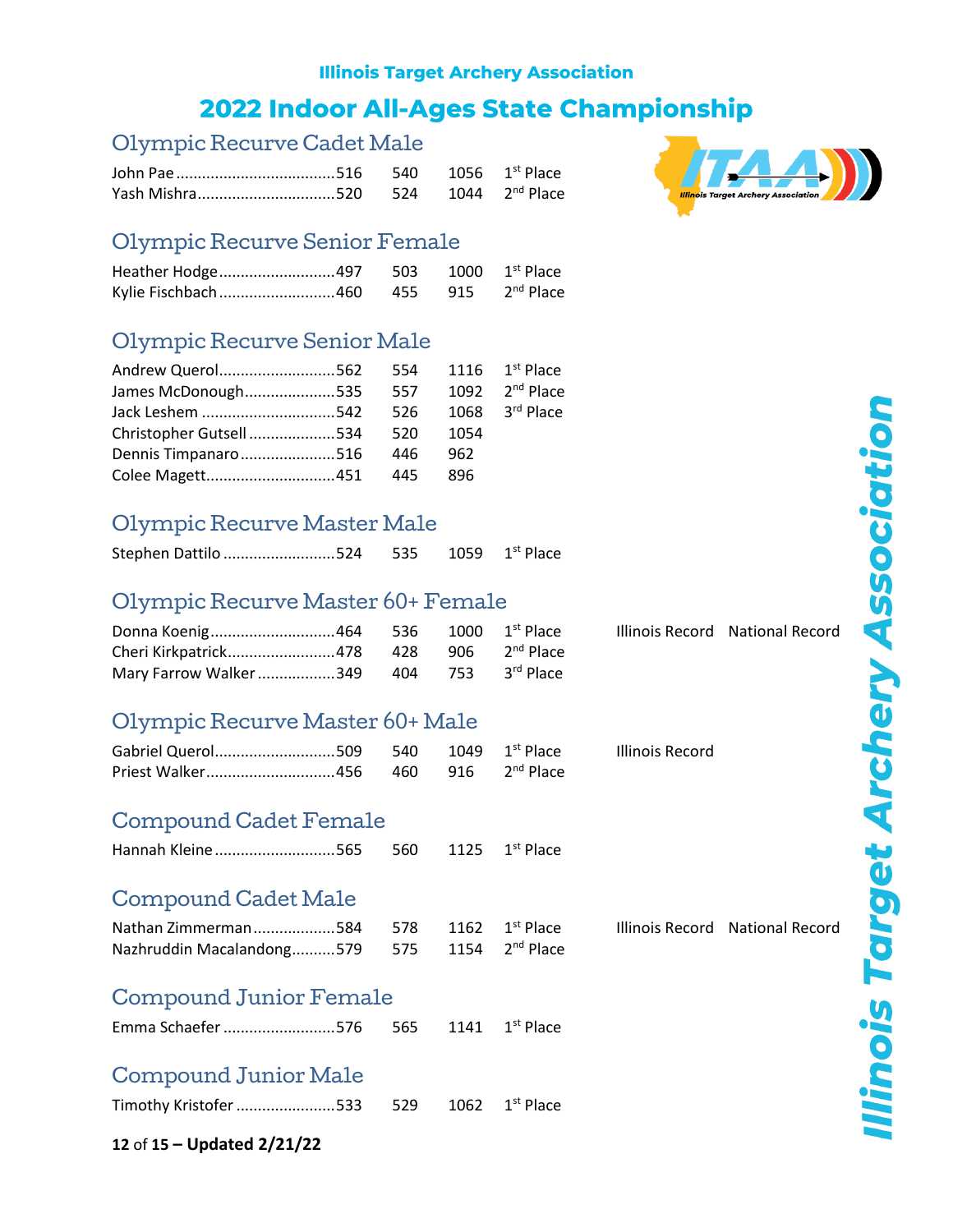# 2022 Indoor All-Ages State Championship

#### Compound Senior Female

| Wendy Sipla 565             | 559 | 1124 | $1st$ Place |
|-----------------------------|-----|------|-------------|
| Sara Mayotte549             | 547 | 1096 | $2nd$ Place |
| <b>Compound Senior Male</b> |     |      |             |
| Matthew Anderson579         | 578 | 1157 | $1st$ Place |
| Tim Zimmerman565            | 562 | 1127 | $2nd$ Place |
|                             | 561 | 1121 | 3rd Place   |
| Jose Garcia 565             | 549 | 1114 |             |
| Mike Killion 553            | 558 | 1111 |             |
| Anand Kumar Vedantham519    | 515 | 1034 |             |
|                             |     |      |             |



| Compound Master Female                                     |                          |                              |                                         |  |                                 |  |  |
|------------------------------------------------------------|--------------------------|------------------------------|-----------------------------------------|--|---------------------------------|--|--|
| Roberta Kristofer551                                       | 559                      | 1110                         | $1st$ Place                             |  | Illinois Record National Record |  |  |
| <b>Compound Master Male</b>                                |                          |                              |                                         |  |                                 |  |  |
| Michael Nowotnik567<br>Mark Jones 554<br>Harold McHenry543 | 556<br>555<br>550<br>533 | 1123<br>1109<br>1093<br>1050 | $1st$ Place<br>$2nd$ Place<br>3rd Place |  |                                 |  |  |
| Compound Master 60+ Female                                 |                          |                              |                                         |  |                                 |  |  |
| Diane Hooper560                                            | 553                      | 1113                         | $1st$ Place                             |  |                                 |  |  |
| Compound Master 60+ Male                                   |                          |                              |                                         |  |                                 |  |  |
| Michael Morman505                                          | 543<br>475               | 1070<br>980                  | $1st$ Place<br>$2nd$ Place              |  |                                 |  |  |
| Bowhunter (College) Cadet Female                           |                          |                              |                                         |  |                                 |  |  |
| Piper Colantone 504                                        | 530                      | 1034                         | $1st$ Place                             |  | Illinois Record National Record |  |  |
| Bowhunter (College) Cadet Male                             |                          |                              |                                         |  |                                 |  |  |
| Luke Zimmerman 559                                         | 569                      | 1128                         | $1st$ Place                             |  | Illinois Record National Record |  |  |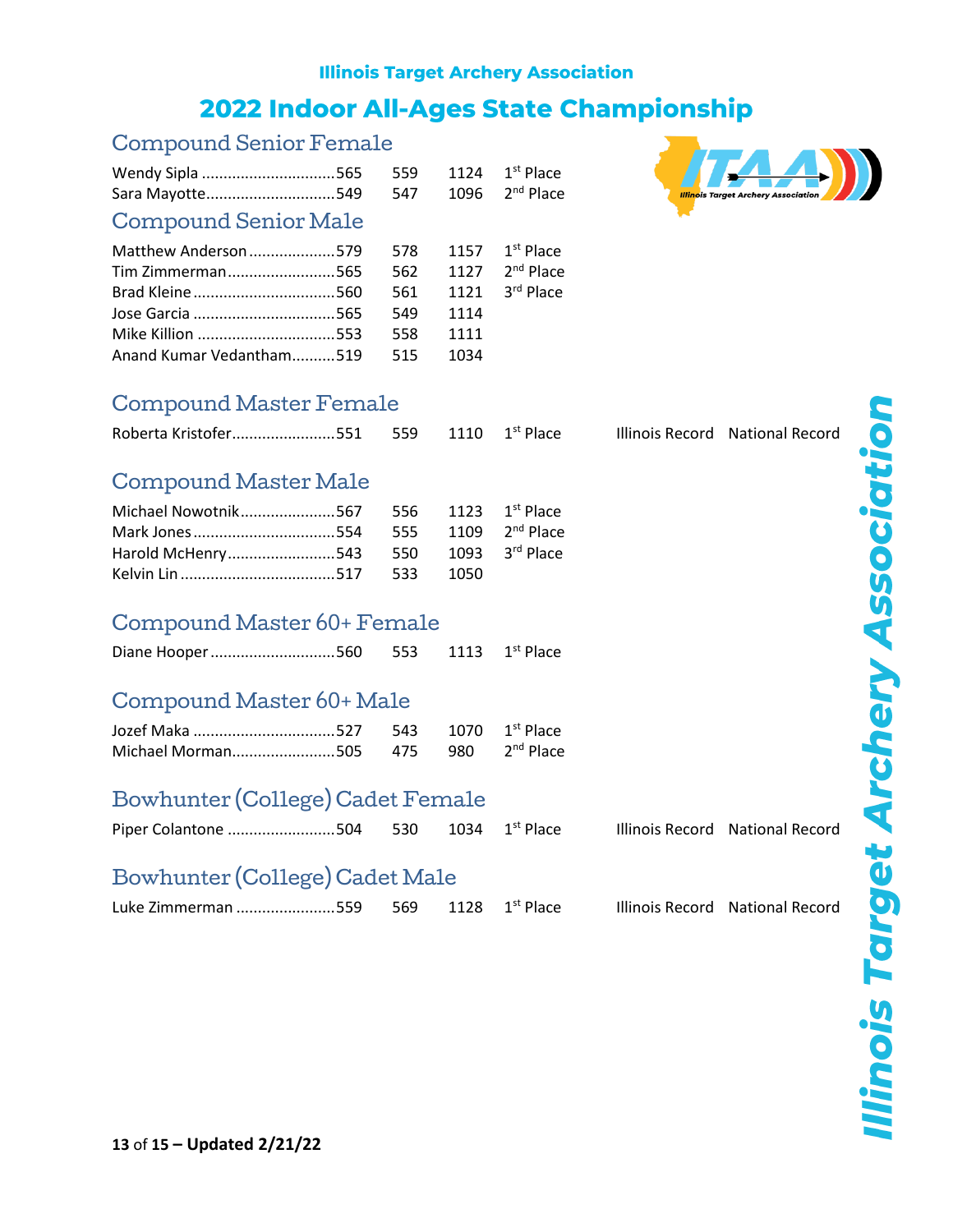

# <span id="page-13-0"></span>**Notes**

#### Guest Archer Awards

The ITAA enthusiastically welcomes archers from outside of Illinois. Podium awards are presented to all archers regardless of their place of residency. Because we also have the duty to establish state champions, we also present awards among the archers from Illinois.

\*Indicates an archer from outside of Illinois.

### Tie-Breaking

In the case of a tie score, the winner is determined by the higher number of total 10s, then by the higher number of 9s. If total score, 10s, and 9s are all even, then there is a complete tie.